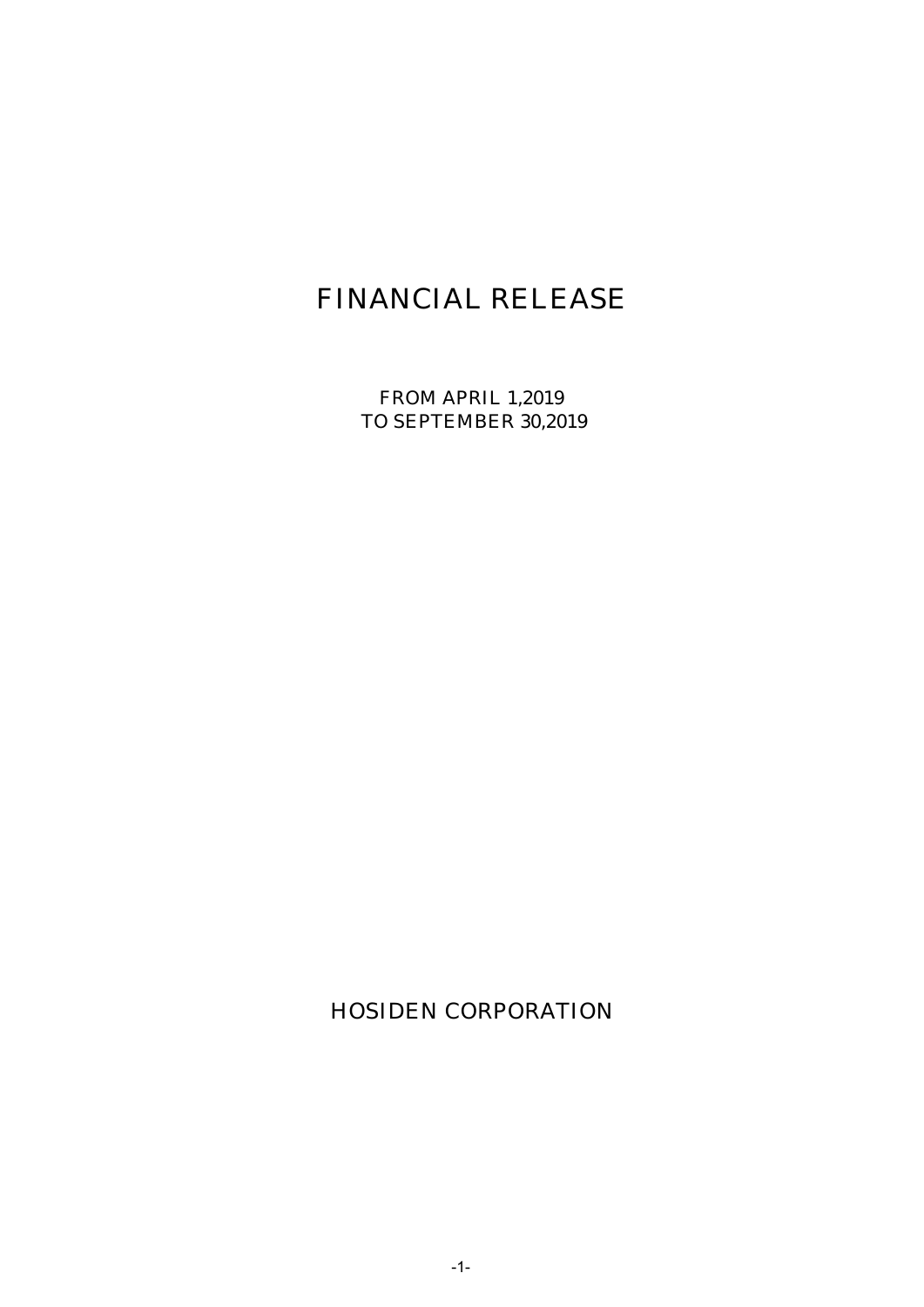#### 1. Consolidated Results For The Six Months Ended September.30, 2019

#### (1)Consolidated Operating Results(Six months ended Sep.30 ,2019)

| (1) Consolidated Operating Results (Six months ended Sep. 30, 2019) |                  |        |                         |       |                        |        |                                            | Percentages indicate year - on - year changes |
|---------------------------------------------------------------------|------------------|--------|-------------------------|-------|------------------------|--------|--------------------------------------------|-----------------------------------------------|
|                                                                     | <b>Net Sales</b> |        | <b>Operating Income</b> |       | <b>Ordinary Income</b> |        | Profit attributable to<br>owners of parent |                                               |
|                                                                     | Millions of yen  |        | % Millions of yen       |       | % Millions of yen      | $\%$   | Millions of yen                            | %                                             |
| Six months ended Sep.30,2019                                        | 100.040          | (26.4) | 5.664                   | (0.8) | 5.179                  | (43.4) | 4.461                                      | (36.2)                                        |
| Six months ended Sep.30,2018                                        | 135.995          | (3.5)  | 5.712                   | (3.5) | 9.157                  | 37.3   | 6.991                                      | 20.3                                          |

|                              | Net Income<br>Per Share | <b>Diluted Net</b><br><b>Income Per Share</b> |
|------------------------------|-------------------------|-----------------------------------------------|
|                              | Yen                     | Yen                                           |
| Six months ended Sep.30,2019 | 76.32                   | 71.11                                         |
| Six months ended Sep.30,2018 | 117.58                  | 109.88                                        |

#### (2)Consolidated Financial Position(As of Sep.30,2019 and as of March.31,2019)

|                     | <b>Total Assets</b> | <b>Net Assets</b> | <b>Shareholders' Equity Ratio</b> |
|---------------------|---------------------|-------------------|-----------------------------------|
|                     | Millions of yen     | Millions of yen   | %                                 |
| As of Sep. 30, 2019 | 159.703             | 96,856            | 60.6                              |
| As of March.31,2019 | 133,470             | 94,113            | 70.5                              |

#### 2.Dividends(Years ended March.31,2019 and the year ending March.31,2020)

|                 | Dividends per Share(Yen) |             |                          |          |        |  |
|-----------------|--------------------------|-------------|--------------------------|----------|--------|--|
|                 | 1st quarter              | 2nd quarter | 3rd quarter              | Year-end | Annual |  |
|                 | Yen                      | Yen         | Yen                      | Yen      | Yen    |  |
| 2019            | $\overline{a}$           | 10.00       |                          | 15.00    | 25.00  |  |
| 2020            | $\overline{a}$           | 10.00       |                          |          |        |  |
| 2020(Projected) |                          |             | $\overline{\phantom{a}}$ | 10.00    | 20.00  |  |

#### 3.Consolidated Forecasts for the year ending March.31,2020

Percentages indicate year - on - year changes

|                           | <b>Net Sales</b> |               | <b>Operating Income</b> |        | <b>Ordinary Income</b> |        | Profit attributable to<br>owners of parent |        | Net Income Per Share |  |
|---------------------------|------------------|---------------|-------------------------|--------|------------------------|--------|--------------------------------------------|--------|----------------------|--|
|                           | Millions of ven  | $\frac{0}{6}$ | Millions of ven         | %      | Millions of ven        | %      | Millions of ven                            | %      | Yen                  |  |
| Year ending March.31,2020 | 245.000          | 5.0           | 8,000                   | (30.2) | 8,000                  | (40.1) | 0.000                                      | (44.0) | 102.64               |  |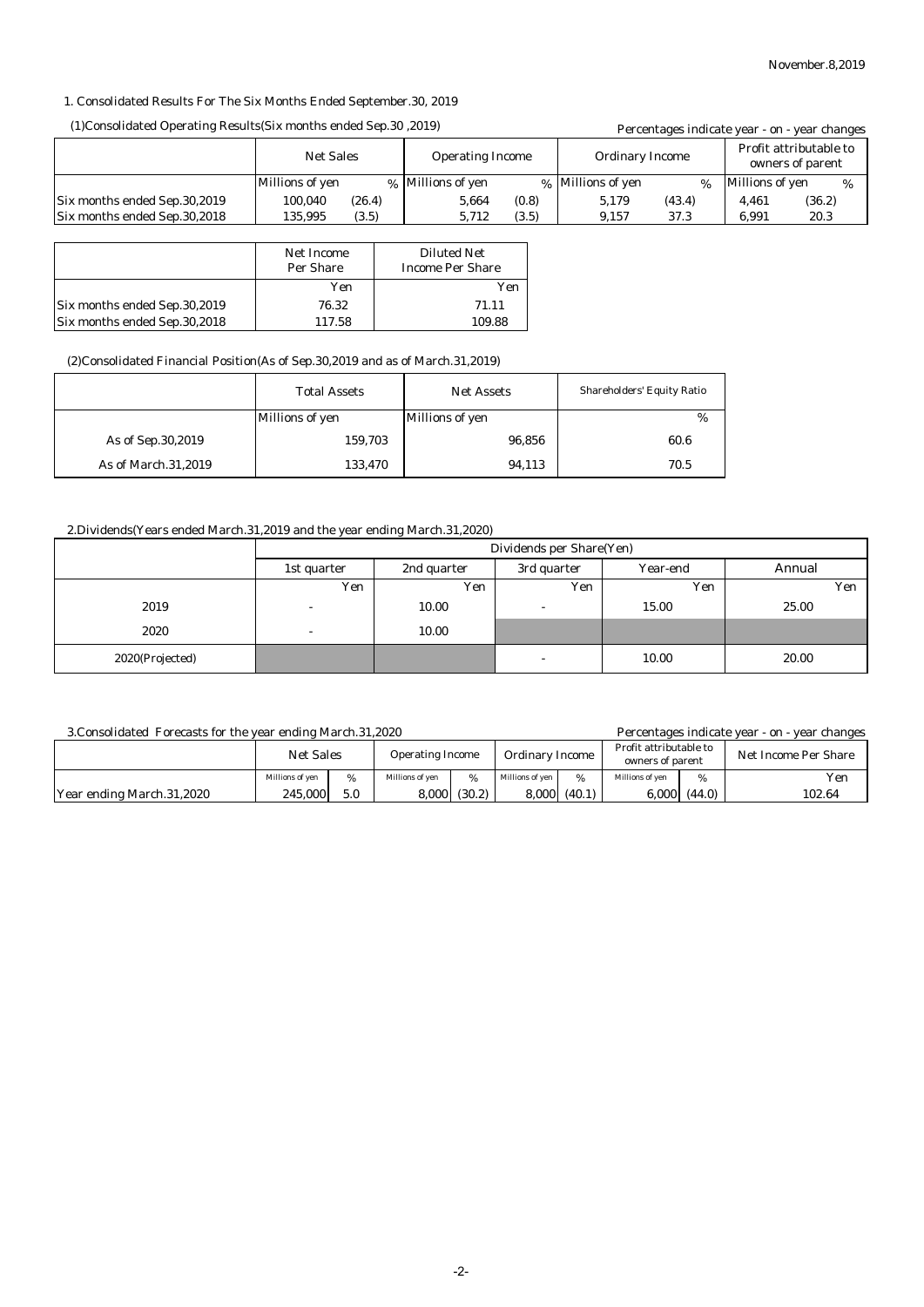## CONSOLIDATED BALANCE SHEET

Yen (millions)

| <b>ASSETS</b>                                     |                     |                   |
|---------------------------------------------------|---------------------|-------------------|
| <b>ACCOUNT ITEMS</b>                              | As of March.31,2019 | As of Sep.30,2019 |
| <b>Current assets</b>                             |                     |                   |
| 1. Cash and deposits                              | 53,863              | 51,083            |
| 2. Notes receivable and accounts receivable-trade | 21,687              | 34,527            |
| 3. Short-term investment securities               | 16,300              | 8,000             |
| 4. Inventories                                    | 17,387              | 38,010            |
| 5. Other current assets                           | 3,637               | 5,064             |
| 6. Allowance for doubtful receivables             | (25)                | (28)              |
| <b>Total of current assets</b>                    | 112,851             | 136,658           |
| <b>Fixed assets</b>                               |                     |                   |
| Property, plant and equipment                     | 14,260              | 16,701            |
| <b>Intangible assets</b>                          | 367                 | 356               |
| <b>Investments and other assets</b>               |                     |                   |
| 1. Investment securities                          | 4,390               | 4,064             |
| 2. Other investments                              | 2,010               | 2,213             |
| Allowance for doubtful receivables                | (410)               | (290)             |
| Total of investments and other assets             | 5,991               | 5,987             |
| <b>Total of fixed assets</b>                      | 20,619              | 23,044            |
| <b>Total assets</b>                               | 133,470             | 159,703           |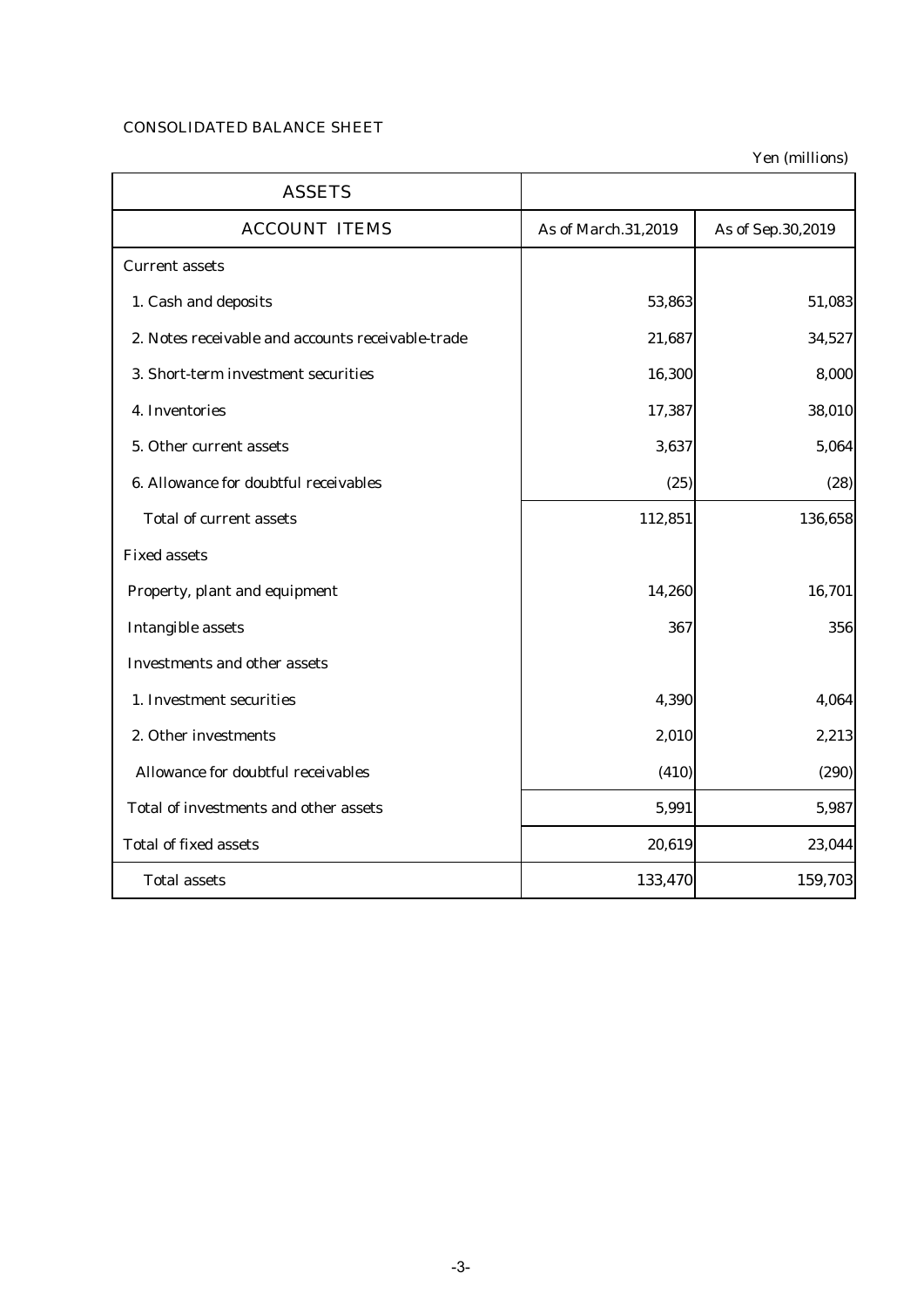Yen (millions)

| <b>LIABILITIES</b>                                                |                     |                   |
|-------------------------------------------------------------------|---------------------|-------------------|
| <b>ACCOUNT ITEMS</b>                                              | As of March.31,2019 | As of Sep.30,2019 |
| <b>Current liabilities</b>                                        |                     |                   |
| 1. Notes payable and accounts payable-trade                       | 14,168              | 37,403            |
| 2. Short-term debt                                                | 2,768               | 2,516             |
| 3. Income tax payable                                             | 1,837               | 1,388             |
| 4. Other current liabilities                                      | 4,271               | 4,941             |
| <b>Total of current liabilities</b>                               | 23,046              | 46,249            |
| Long-term liabilities                                             |                     |                   |
| 1. Convertible bond-type bonds with subscription rights to shares | 10,116              | 10,105            |
| 2. Retirement allowance                                           | 4,332               | 4,330             |
| 3. Other long-term liabilities                                    | 1,862               | 2,162             |
| <b>Total of long-term liabilities</b>                             | 16,310              | 16,597            |
| <b>Total liabilities</b>                                          | 39,357              | 62,847            |
| <b>SHAREHOLDERS' EQUITY</b>                                       |                     |                   |
| Owner's equity                                                    |                     |                   |
| 1. Common stock                                                   | 13,660              | 13,660            |
| 2. Additional paid-in capital                                     | 19,596              | 19,596            |
| 3. Retained earnings                                              | 69,881              | 73,403            |
| 4. Treasury stock                                                 | (8,660)             | (8,661)           |
| Total of owner's equity                                           | 94,477              | 97,999            |
| Accumulated other comprehensive income                            |                     |                   |
| 1. Unrealized gains on other securities                           | 1,950               | 1,948             |
| 2. Foreign currency translation adjustments                       | (2,548)             | (3,293)           |
| 3. Remeasurements of defined benefit plans                        | 232                 | 201               |
| Total of accumulated other comprehensive income                   | (364)               | (1, 143)          |
| Total shareholders' equity                                        | 94,113              | 96,856            |
| Total liabilities and shareholders' equity                        | 133,470             | 159,703           |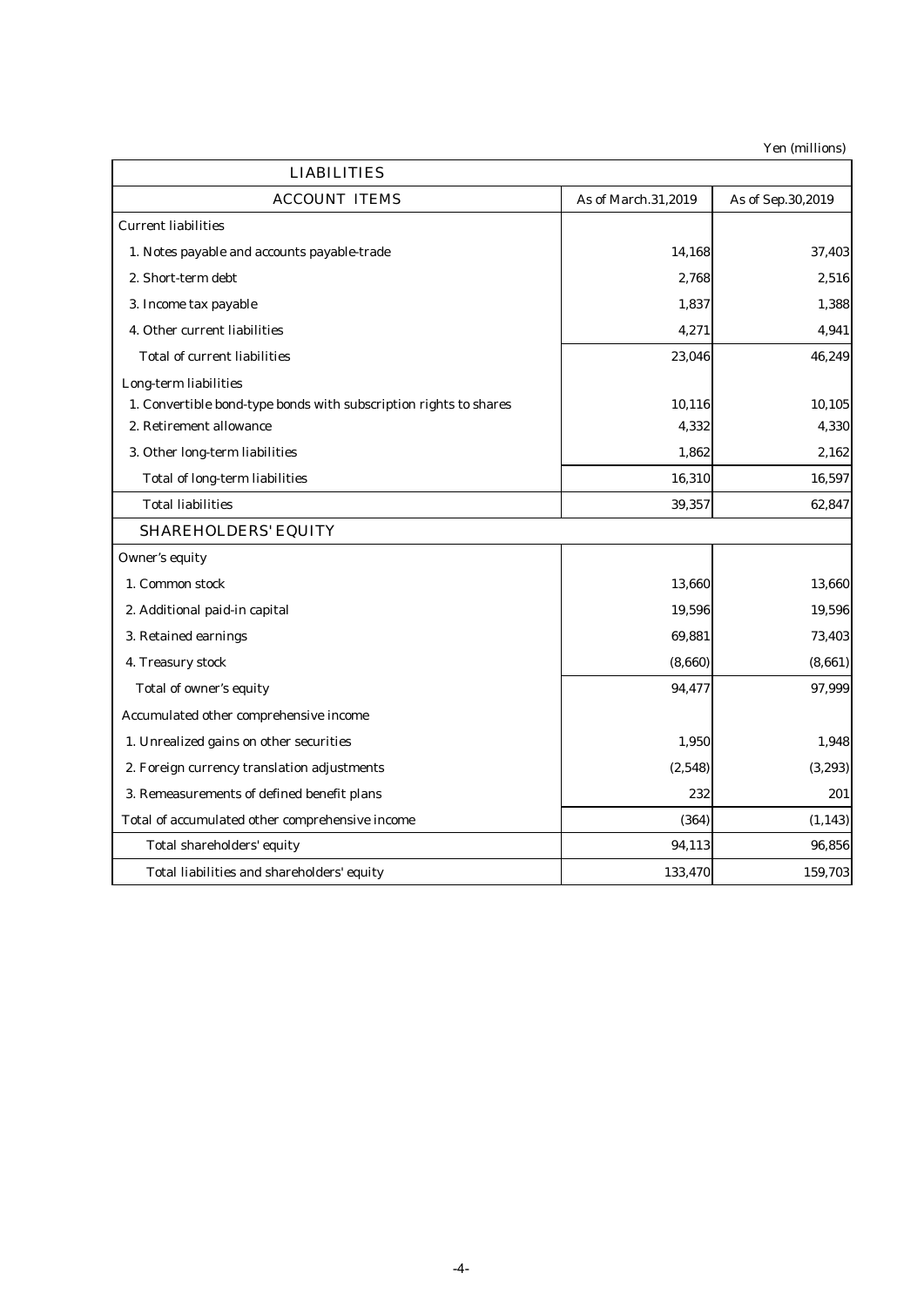# CONSOLIDATED STATEMENT OF INCOME

| <b>ACCOUNT ITEMS</b>                             | Six months ended<br>Sep.30,2018 | Yen (millions)<br>Six months ended<br>Sep.30,2019 |
|--------------------------------------------------|---------------------------------|---------------------------------------------------|
| Net sales                                        | 135,995                         | 100,040                                           |
| Cost of sales                                    | 124,836                         | 89,438                                            |
| Gross profit                                     | 11,158                          | 10,601                                            |
| Selling, general and administrative expenses     | 5,446                           | 4,936                                             |
| <b>Operating income</b>                          | 5,712                           | 5,664                                             |
| Non-operating income                             | 3,515                           | 241                                               |
| 1. Interest income                               | 73                              | 103                                               |
| 2. Dividends received                            | 50                              | 57                                                |
| 3. Exchange gain                                 | 3,330                           |                                                   |
| 4. Other                                         | 61                              | 80                                                |
| Non-operating expenses                           | (70)                            | (726)                                             |
| 1. Interest expenses                             | (64)                            | (63)                                              |
| 2. Exchange loss                                 |                                 | (549)                                             |
| 3. Other                                         | (5)                             | (112)                                             |
| Ordinary income                                  | 9,157                           | 5,179                                             |
| <b>Extraordinary income</b>                      | 247                             | 329                                               |
| 1. Gains on sales of fixed assets                | 2                               | 4                                                 |
| 2. Gains on sales of investment securities       |                                 | 313                                               |
| 3. Gains on liquidation of subsidiaries          | 240                             |                                                   |
| 4. Other                                         | 4                               | 11                                                |
| <b>Extraordinary loss</b>                        | (0)                             | (31)                                              |
| 1. Loss on disposal and sales of fixed assets    | (0)                             | (16)                                              |
| 2. Loss on valuation of investment securities    |                                 | (14)                                              |
| Income before income taxes                       | 9,404                           | 5,478                                             |
| <b>Income taxes</b>                              | 2,413                           | 1,016                                             |
| 1. Current income taxes                          | 1,497                           | 895                                               |
| 2. Deferred income taxes                         | 915                             | 121                                               |
| Net income                                       | 6,991                           | 4,461                                             |
| Profit attributable to non-controlling interests |                                 |                                                   |
| Profit attributable to owners of parent          | 6,991                           | 4,461                                             |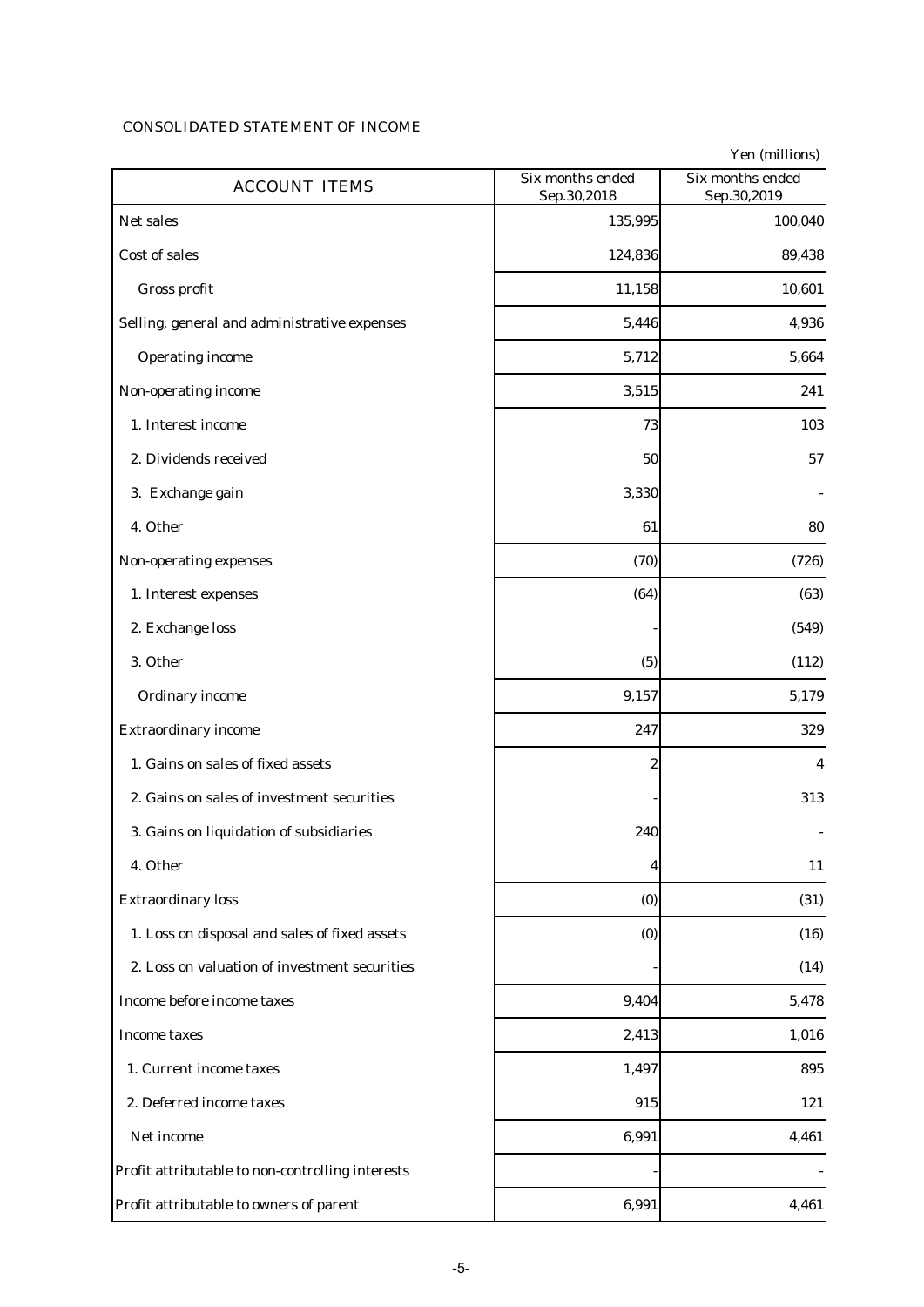# CONSOLIDATED STATEMENT OF COMPREHENSIVE INCOME

|                                                                                                                               |                                 | Yen (millions)                  |
|-------------------------------------------------------------------------------------------------------------------------------|---------------------------------|---------------------------------|
| <b>ACCOUNT ITEMS</b>                                                                                                          | Six months ended<br>Sep.30,2018 | Six months ended<br>Sep.30,2019 |
| Net income                                                                                                                    | 6,991                           | 4,461                           |
| Other comprehensive income                                                                                                    |                                 |                                 |
| Net unrealized holding gains on securities                                                                                    | 70                              | (2)                             |
| Foreign currency translation adjustments                                                                                      | (524)                           | (745)                           |
| Remeasurements of defined benefit plans                                                                                       | (38)                            | (31)                            |
| Total other comprehensive income                                                                                              | (493)                           | (778)                           |
| Comprehensive income                                                                                                          | 6,497                           | 3,682                           |
| Comprehensive income attributable to                                                                                          |                                 |                                 |
| Comprehensive income attributable to<br>owners of parent<br>Comprehensive income attributable to<br>non-controlling interests | 6,497                           | 3,682                           |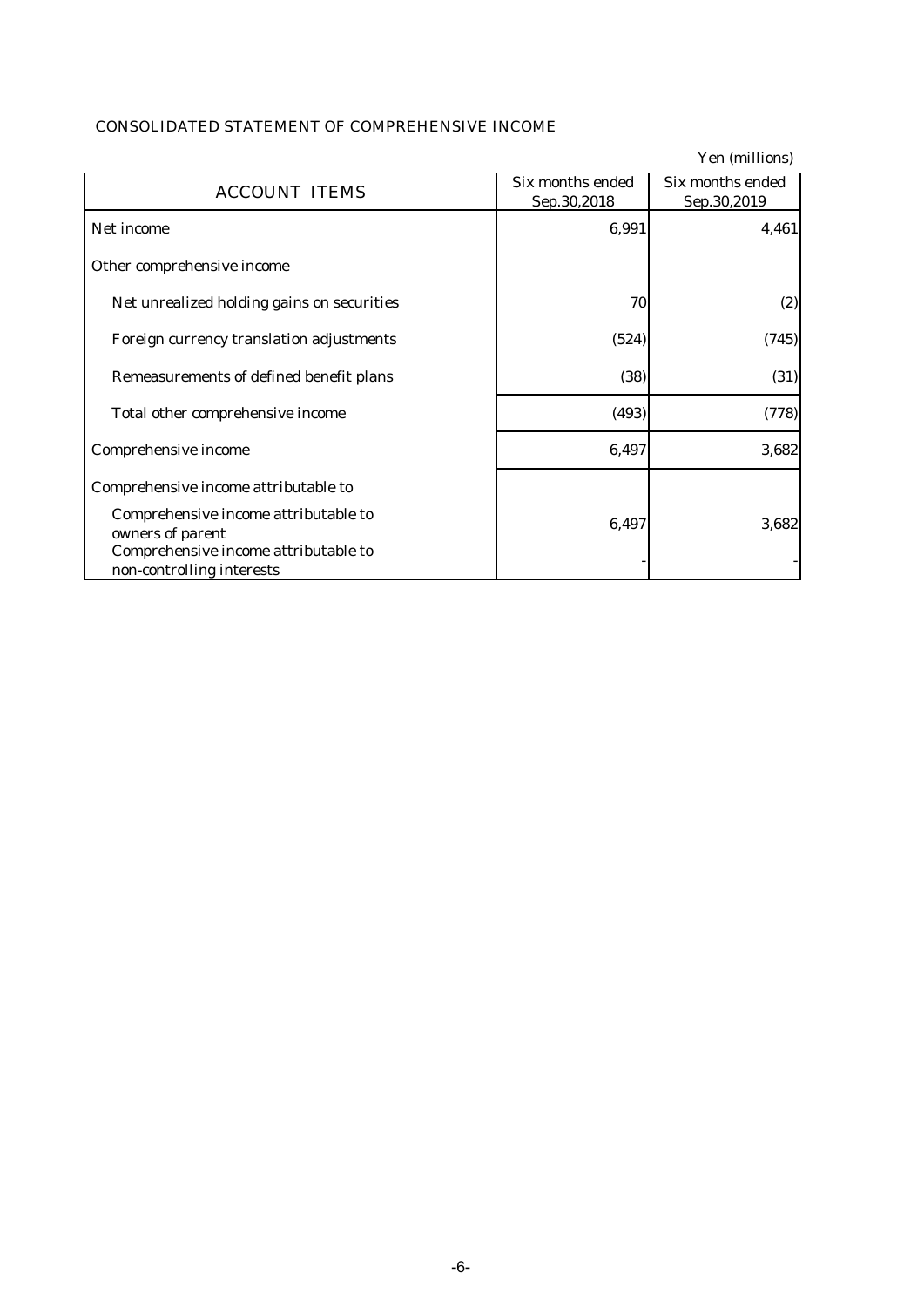### CONSOLIDATED STATEMENTS OF CASH FLOWS

|                                                                     |                                 | Yen (millions)                  |
|---------------------------------------------------------------------|---------------------------------|---------------------------------|
| <b>ACCOUNT ITEMS</b>                                                | Six months ended<br>Sep.30,2018 | Six months ended<br>Sep.30,2019 |
| <b>Operating activities</b>                                         |                                 |                                 |
| 1. Profit before income taxes                                       | 9,404                           | 5,478                           |
| 2. Depreciation                                                     | 1,483                           | 1,413                           |
| 3. Decrease(Increase) in notes and accounts receivables-trade       | (9, 484)                        | (13, 873)                       |
| 4. Decrease(Increase) in inventories                                | (7,026)                         | (21, 168)                       |
| 5. Decrease (Increase) in accounts receivables from sub-contractors | (270)                           | (354)                           |
| 6. Increase(Decrease) in notes and accounts payable-trade           | (1,616)                         | 24,659                          |
| 7. Other-net                                                        | 601                             | (1,738)                         |
| Sub-total                                                           | (6,908)                         | (5,584)                         |
| 8. Interest and dividends - received                                | 107                             | 152                             |
| 9. Interest - paid                                                  | (64)                            | (64)                            |
| 10. Income taxes - paid                                             | (1, 278)                        | (1,713)                         |
| 11. Income taxes - refunded                                         | 34                              | 220                             |
| Net cash provided by operating activities                           | (8, 109)                        | (6,989)                         |
| <b>Investing activities</b>                                         |                                 |                                 |
| 1. Decrease(Increase) from deposits                                 | (1,063)                         | 380                             |
| 2. Capital expenditures                                             | (2, 262)                        | (3, 211)                        |
| 3. Gains on sales of investment securities                          |                                 | 621                             |
| 4. Other-net                                                        | 103                             | 423                             |
| Net cash used in investing activities                               | (3, 223)                        | (1,786)                         |
| <b>Financing activities</b>                                         |                                 |                                 |
| 1. Increase(Decrease) in short-term debt                            | (1, 453)                        | (37)                            |
| 2. Purchases of treasury stock                                      | (0)                             | (0)                             |
| 3. Dividends paid                                                   | (891)                           | (876)                           |
| 4. Other-net                                                        | (5)                             | (54)                            |
| Net cash used in financing activities                               | (2, 351)                        | (969)                           |
| Effect of exchange rate changes on cash and cash equivalents        | 94                              | (554)                           |
| Net increase (Decrease) in cash and cash equivalents                | (13, 589)                       | (10, 300)                       |
| Cash and cash equivalents at beginning of period                    | 52,405                          | 68,061                          |
| Cash and cash equivalents at end of period                          | 38,816                          | 57,760                          |